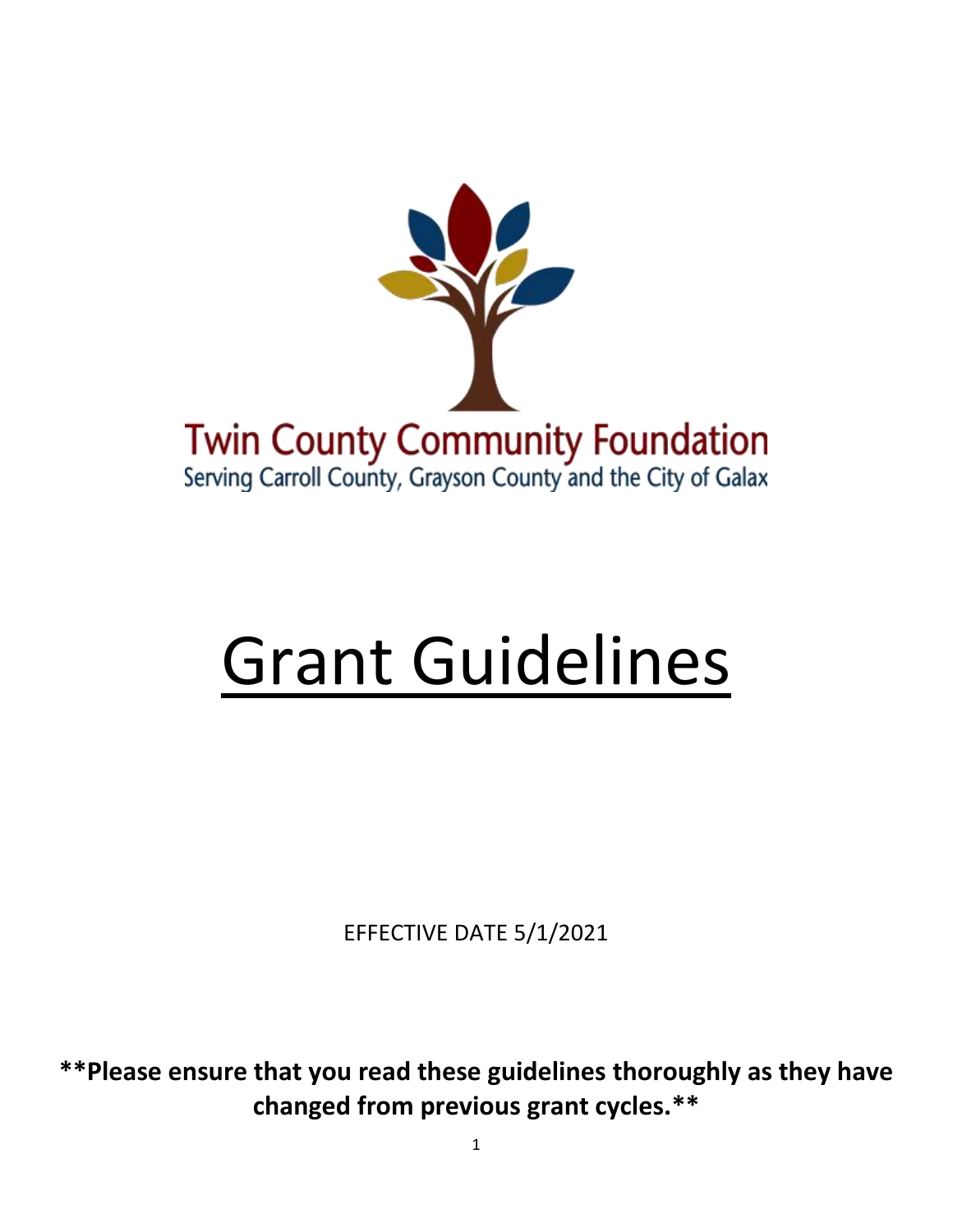#### **ABOUT TWIN COUNTY COMMUNITY FOUNDATION**

Twin County Community Foundation (TCCF), formerly known as "Twin County Regional Healthcare Foundation" (TCRHF), was originally formed as "Twin County Community Hospital Foundation" in July 1995 to support the charitable needs of Twin County Community Hospital. On April 1, 2012, the hospital sold 80% of its interest to Duke LifePoint while 20% of its interest remained a community asset. The existing funds of the hospital foundation were transferred to the Twin County Community Foundation. At which time, the foundation reorganized and is now a separate entity from the hospital with its own governing board. Proceeds from the asset sale of the hospital are managed by the TCRH, Inc. Legacy Board and will be transferred to the Twin County Community Foundation as deemed appropriate by the legacy board. According to stipulations in the sales agreement, those proceeds will be available for community grants after March 31, 2017 to support community healthcare related initiatives throughout the Twin Counties.

#### **MISSON STATEMENT**

The Foundation provides opportunities to improve healthcare in Carroll County, Grayson County and the City of Galax in Virginia including meeting unmet healthcare needs of indigent and uninsured; supporting healthcare education programs and supporting programs which have the primary purpose of preventing and reducing illness and disease and other programs to promote the health, education and welfare of the community. Additionally, the Foundation may carry out other charitable, scientific, literary and educational purposes within the meaning of Section 501(c)(3) of the Internal Revenue Code.

#### **AREAS OF INTEREST**

The Board of Directors of the Foundation will only make grants to qualified 501(c)(3) organizations (or government entities) serving Carroll County, Grayson County and the City of Galax, Virginia that support, promote and/or further the Foundation's mission.

The Foundation awards grants to organizations meeting its eligibility criteria in Carroll County, Grayson County and the City of Galax. These projects include, but are not limited to, the following:

- Projects that promote or improve the health of citizens in Carroll County, Grayson County and the City of Galax
- Projects that promote or improve the general welfare of the citizens of communities served by the Foundation
- Projects that promote or improve the education of citizens in Carroll County, Grayson County and the City of Galax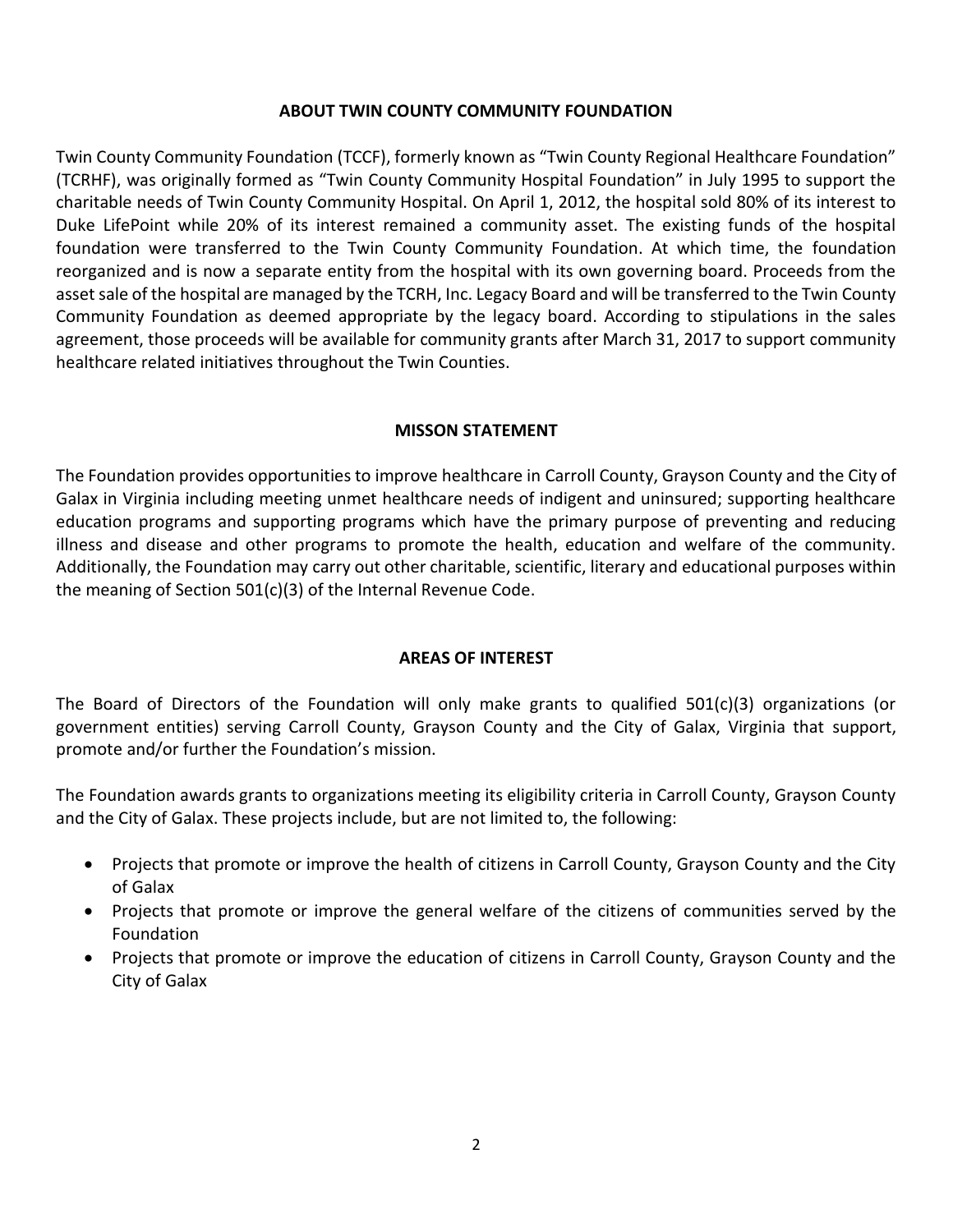#### **GRANT PRIORITIES- GENERAL GUIDELINES**

The Board, in making grant decisions, will place the greatest priority on projects that:

- Directly provide health initiatives designed to promote the health, education and welfare of the citizens of Carroll County, Grayson County and the City of Galax
- Are accompanied by matching funds from other sources
- Have little or no administrative overhead expenses as the Board believes these expenses should be provided by the organization through matching funds; Funding may be provided for support or direct staff positions, but little or no support for administrative positions
- Are not of a recurring nature unless the project and the need(s) it serves requires otherwise
- The Board recognizes the need for and encourages new projects (i.e., projects not traditionally funded via other sources such as United Way, etc.)

#### **GRANT PRIORITIES-SPECIFIC GUDELINES**

As the Board evaluates the merits of grant applications, areas of specific interest and high priority will include projects that address, in specific ways:

- Unmet Healthcare needs
- Obesity
- Health and Nutritional Issues
- Mental Health
- Health Education
- **•** Education of Future Generations
- Substance Abuse Prevention
- Environmental Health
- Quality of Life in Carroll County, Grayson County and the City of Galax

#### **GRANT RESTRICTIONS**

To comply with federal guidelines and TCCF legal requirements, TCCF will not fund the following types of grants. All grants requests for these purposes will be denied:

- Grants to individuals
- Grants to religious organizations for religious purposes
- Grants to organizations for projects outside of Carroll County, Grayson County and the City of Galax
- Grants to endowments or other discretionary funding pools
- Grants for dinners, fund-raisers, or other a ticketed special events
- Grants for political purposes or for lobbying activities
- Grants for debt reduction
- Grants for projects unrelated to the Foundation's purpose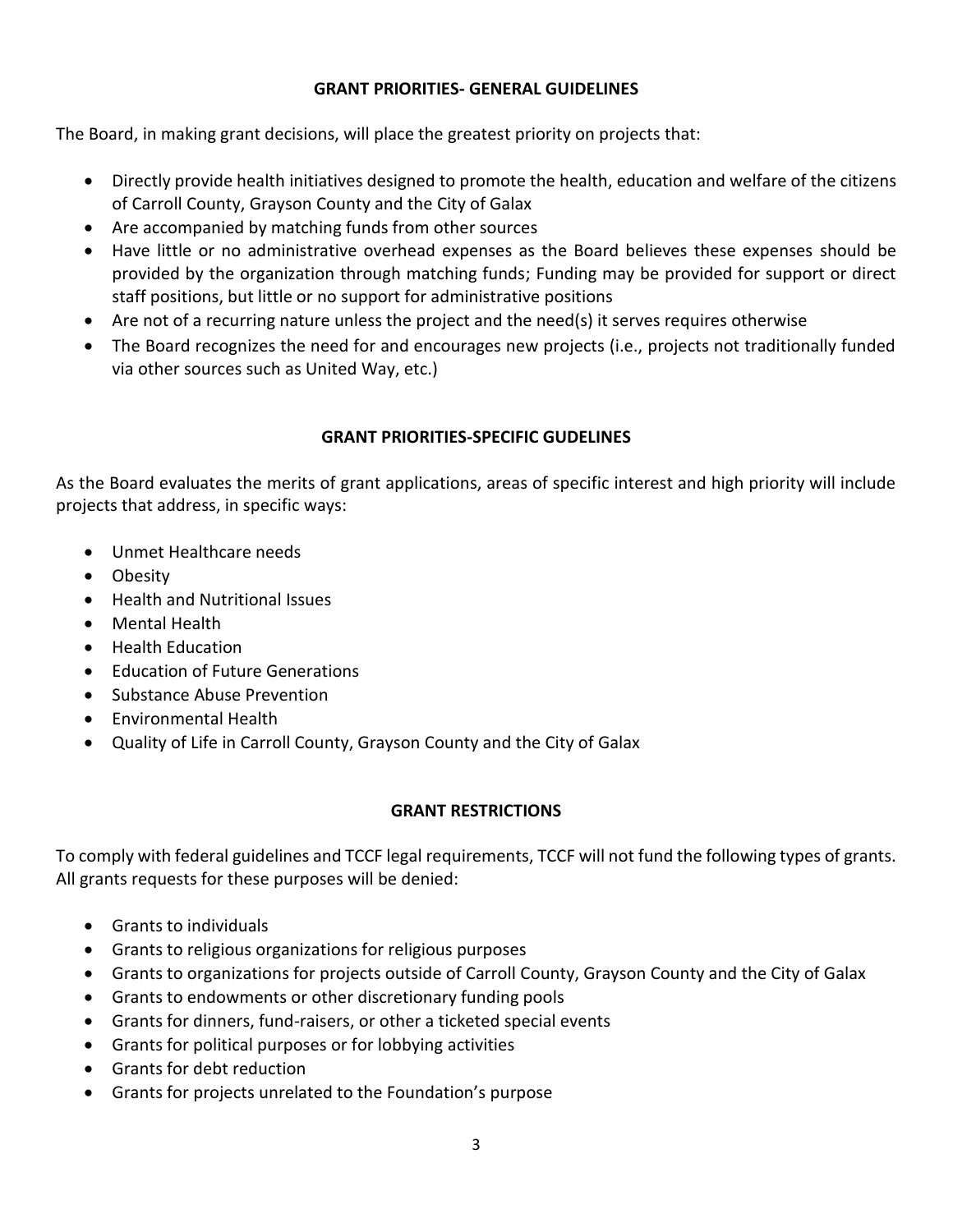- Grants directly to Emergency Service Organizations whose needs may be met through Municipality funding/grant application
- Grants for reimbursement of previously incurred expenses.

#### **FUNDING LEVEL**

At the present time the Foundation has not set limits on the size of grants, however The Foundation does reserve the right to set upper or lower limits on the size of grants in order to promote efficiency in grant administration, provide for financial stability, and to ensure that there are adequate funds to support both current and longterm projects deemed a priority by the Board. The Foundation will hold Grant application workshops to provide mandatory training to applicants.

Grants will normally be awarded on an annual basis; however, the Board will consider multiyear grants. Grant applications seeking matching funds must provide written documentation from the other contributor(s) or the Board may make the Foundation's grant contingent upon receipt of such matching contribution(s). The documentation may include a letter or resolution from the other contributor(s). The Board reserves the right to request additional documentation of expenditures, including, but not limited to cancelled checks or expenditure certifications and to require project status reports and periodic updates.

#### **GRANT REVIEW PROCESS**

When Grant Applications are received by the Foundation, the information will be reviewed by the Foundation staff to determine whether the Foundation Grant Application Guidelines have been met.

If the application is deemed to be incomplete, the Foundation may request additional information. If the information is received in the time specified by the Foundation, the application will be considered in the current Grant Review Cycle. If the information is not received or the application is still considered incomplete, the application will be not considered in any subsequent Grant Review Cycle. A new application will need to be submitted for the next grant cycle.

Members of the Grant Review Committee will review the applications either as a committee of the whole or will review the applications through sub-committees. The Grant Review Committee members reserve the right to ask for additional information or to make a site visit during the review process. Upon completion of the Grant Review Process, the Grant Review Committee will make a recommendation to the full Board of Directors regarding each grant.

The Grant Review Committee will evaluate grant applications based, in part, on the following guidelines. Applicants are encouraged to use the most current guidelines in preparing the grant application.

- 1. Is the proposed project consistent with the Foundation's mission?
- 2. Has the applicant included all information required by the Foundation in the grant application?
- 3. Has the applicant clearly stated the need to be addressed?
- 4. Is the constituency to be served clearly identified?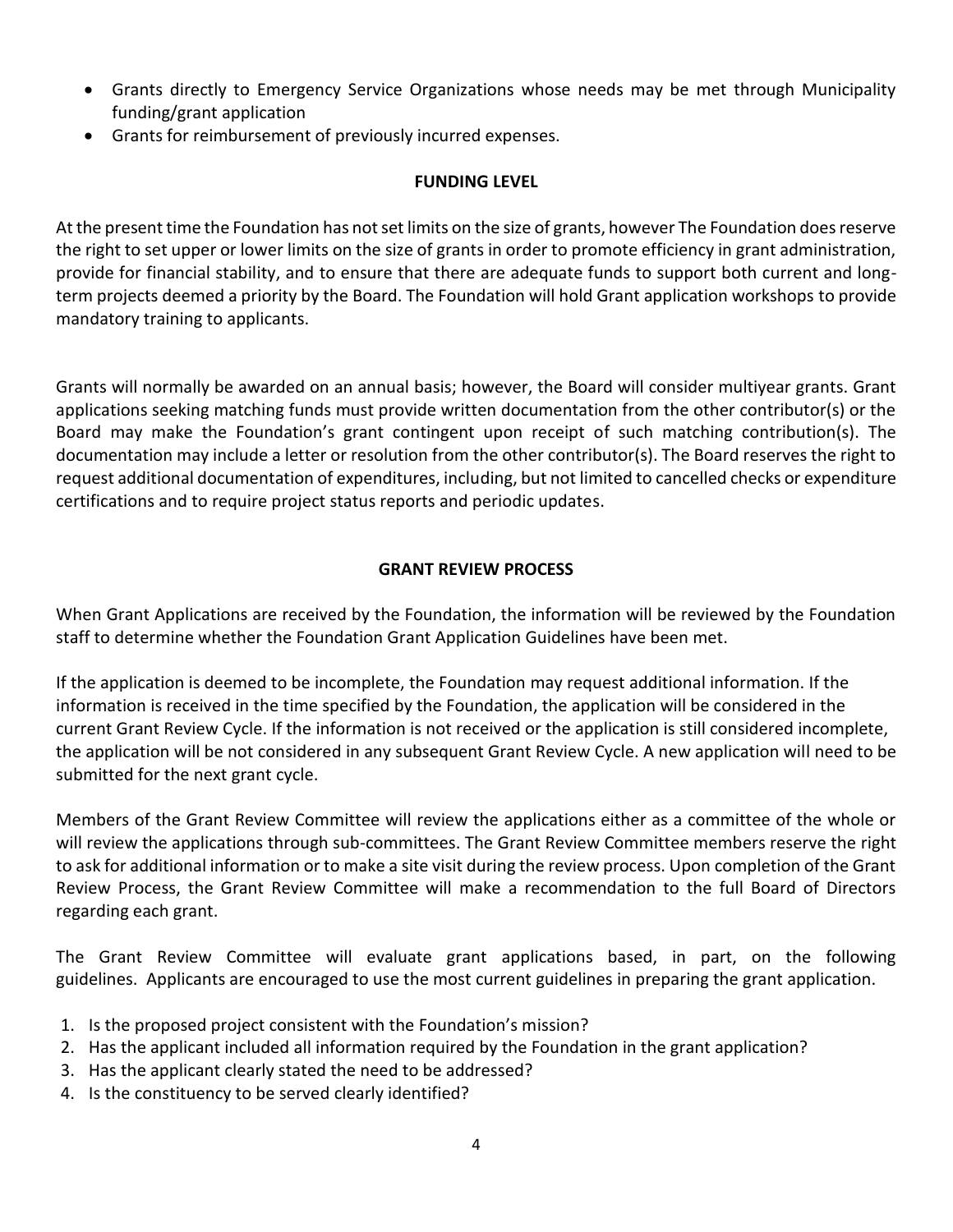- 5. Does the proposed project clearly state how the project will address both the defined need and the constituency? How will the applicant measure success?
- 6. Are the short and long-term goals and objectives clearly stated? Can progress be measured? If so, how will progress be measured?
- 7. Has the proposing organization clearly documented its capacity and experience to develop and implement the proposed project?
- 8. Is the proposed project consistent with the applicant's historical mission?
- 9. Have the organization and project leadership demonstrated the skills and experience required for success?
- 10. Is the project timetable realistic?
- 11. Does the budget clearly reflect the resources necessary for the proposed project, the operation, and maintenance cost of the organization?
- 12. Does the organization have a Sustainability Plan and/or a Business Plan?
- 13. Have all funding resources been identified? Once the project is completed, has the applicant presented a plan to sustain the efforts?
- 14. Has the applicant developed a broad base of support for the project, including partnering with other agencies?

After the grant review process is completed, applicants will be notified in writing by the Foundation regarding the final outcome of their request. If the grant is approved, the Foundation will issue a letter advising the applicant of the award and of any conditions, restrictions, payment terms, and reporting requirements (which may include on-site visits) connected with the grant award. The applicant will be required to execute the Grant Agreement and agree to hold harmless and indemnify the Foundation from any claim, loss or expense related to the applicant's activities or use of the grant.

The number and amount of requests, community needs, Board priorities, federal and state laws and regulations, and available funds may require the Board to not fund a request. Applicants are discouraged in contacting individual Board members before or after the Grant application is made and acted upon.

#### **PROJECT ACCOUNTABILITY AND CONTINUITY**

Each organization receiving funds from the Foundation will be required to provide periodic financial reports and project reports. Failure to **expend funds and** to provide a complete, accurate, and timely accounting of awarded **funds within one year** may prohibit the organization from receiving future funding from the Foundation and may result in the Foundation seeking restitution of misspent funds.

Grant recipients must inform the Foundation immediately if significant events occur that may impact the project. Examples may include, but are not limited to, a change in the project director or in the organization's key personnel; the organization's priorities, Board members, or operations may change; or other funding resources or project costs may change. Failure to notify the Foundation of issues that may adversely impact the project may result in a temporary or permanent cessation of payments or possible legal action to reclaim funds.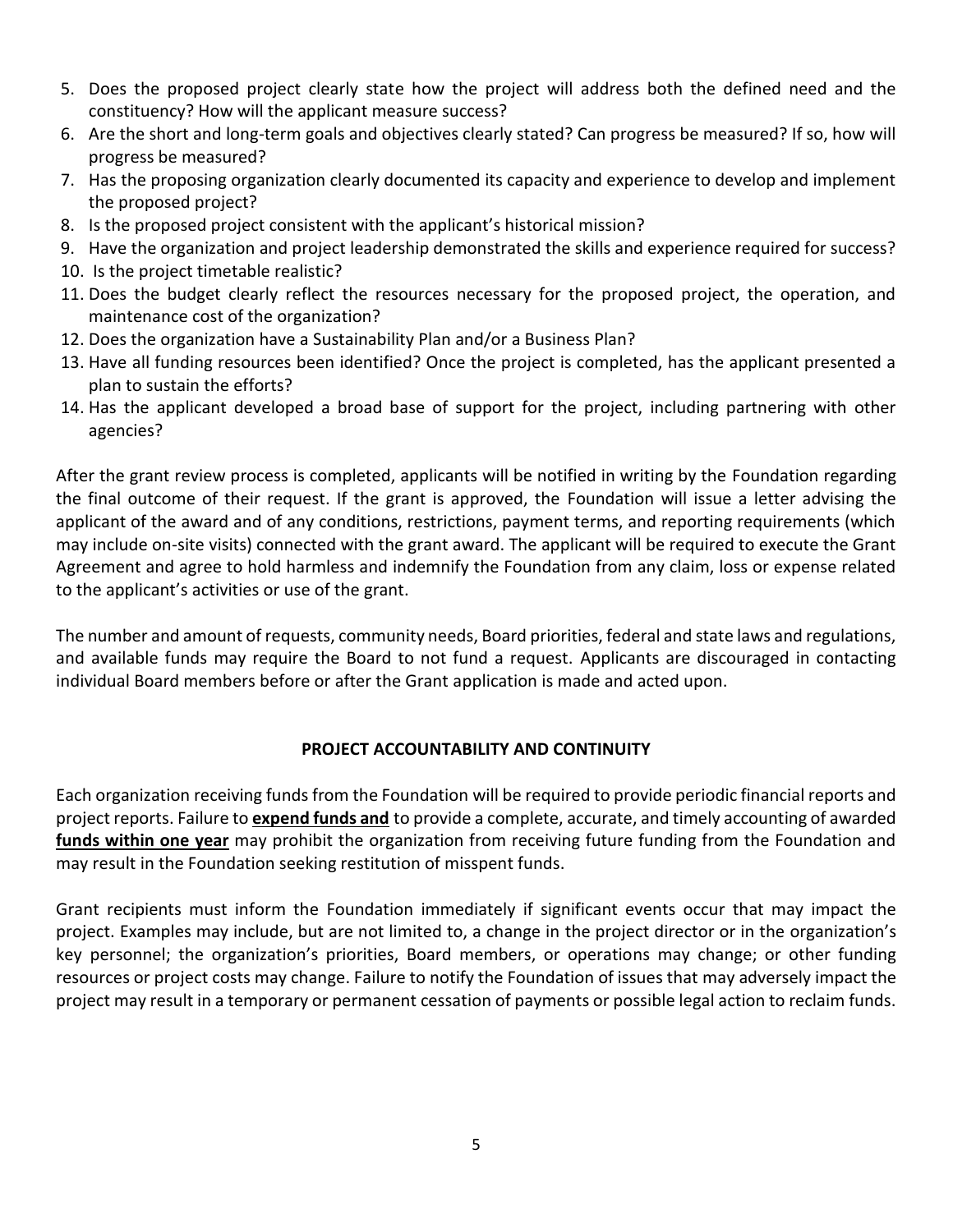#### **PUBLICITY**

Each organization receiving grants from the Foundation is required to include the Twin County Community Foundation logo within their publications and advertising. Additionally, photographs of the grantees' projects will be requested for inclusion on the Foundation's newsletters, reports, press releases, social media and/or web sites. Grantees are responsible for having signed releases from individuals featured in photographs in order to use them in the media (these can be provided to grantees if applicable).

Grantees are asked to promote their projects and partnership with the foundation through media releases. The foundation will ask to contribute information and encouragement in all releases prior to submission to the media. If grantees need assistance with producing a press releases or publicity information, they may contact the foundation's Executive Director. All publicity must be shared with the foundation.

#### **REPORTING AND DISPURSEMENTS**

Disbursements for grant awards are usually made in three installments. Any deviation from this schedule must be approved in advance by the Foundation. Unless otherwise approved or changed by the grantor, the schedule of installments will be as follows:

Payment 1: One-third of the award is given when the Grant Award Acceptance Letter is signed and returned by the grantee. Due to the continuing issues of the global pandemic, fund dispersal will be based upon expected project beginning and completion dates or the type of project. If your project needs initial installment funds, please indicate the justification for upfront funding in your application. Initial installments may be dispersed on an "as-needed" basis.

Payment 2: The second one-third installment is made upon receipt of a complete mid-term report.

Payment 3: The final one-third installment is made upon receipt of a complete final report.

The final payment will reflect any change to the project budget with any unapproved funds reducing the total award to the grantee.

Report requirements and forms can be found on the Foundation's website. One copy of the report, both mid and final, can be submitted via email or mail to: [tccfexecutivedirector@gmail.com](mailto:tccfexecutivedirector@gmail.com) PO Box 1131, Galax, VA 24333

When a project is not completed within a timely manner or a mid-term or final report is not submitted, an Overdue Letter will be sent to grantees and grant award may be rescinded. All advanced grant funds not adequately accounted for by the grantee may have to be repaid to the Foundation.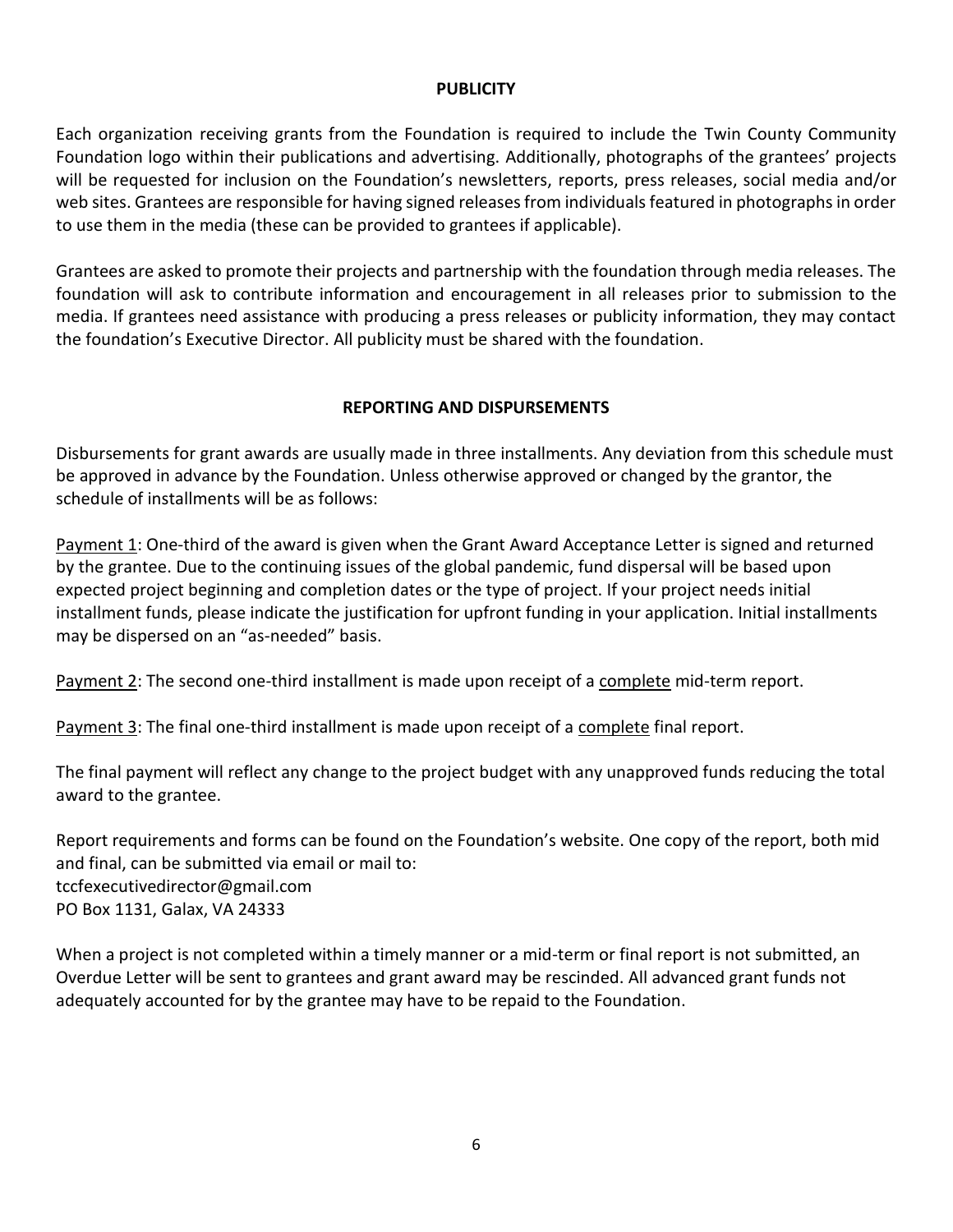#### **GRANT APPLICATION GUIDELINES**

All grant applications must be submitted by the due date. Applications must be in writing and should be based on the most current grant guidelines (these might change annually so be sure to use the ones located on the website). Grant applications must be mailed or hand-delivered. Faxes are not acceptable.

Once the grant application is completed by your organization, the application must be signed and dated by an individual authorized to do so by the organization. If any sections of the grant application are not completed, a written statement must be submitted explaining the reason(s).

**Each grant application must include an original and fifteen copies. Applications must be no longer than 10 double-spaced pages including a Cover Page and the Evaluation Report in 12-point or larger font with a very limited number of attachments. Applications should be made on one side of the paper only.** The Grant Committee will take agency priorities into consideration when reviewing the grants. However, it does not mean that the committee will fund the grants in that priority.

- 1) A **Cover Page (attached)** is required and must be signed by the appropriate persons.
- 2) A brief description of the organization, its mission, history and purpose, current programs and services, the constituency served, and the geographic area(s) the organization serves.
- 3) A concise, but specific, description of the project or activity proposed, including:
	- a) the specific purposes for which the grant is requested;
	- b) the needs to be met;
	- c) the benefits to be provided;
	- d) the proposed measures of success/progress milestones;
	- e) the constituency expected to benefit from the project;
	- f) the geographic area(s) where the project or activity will take place or location of the individuals who will benefit from the project or activity; and
	- g) a timetable for project completion.
- 4) A detailed financial plan for the project that includes an *itemized budget* and a budget narrative including: a) detailed budget listing sources of revenue (other grants, in-kind, donations, etc.), all direct costs/expenses, a breakdown of compensation by position if the application requests funds for staffing, and projected volume of services to be provided;
	- b) the specific amount requested and the specific use being proposed;

c) all sources for secured (documented) and unsecured (proposed) match funds (written documentation from each source might be required);

- d) plans for procuring the remainder of needed funding;
- e) a provision for contingencies and on-going support.

5) Plans for evaluation of a project's results and for sustaining the project after grant funds expire. (**Evaluation Report is attached and required.**)

6) A brief biographical background of the person who will conduct or supervise the proposed program.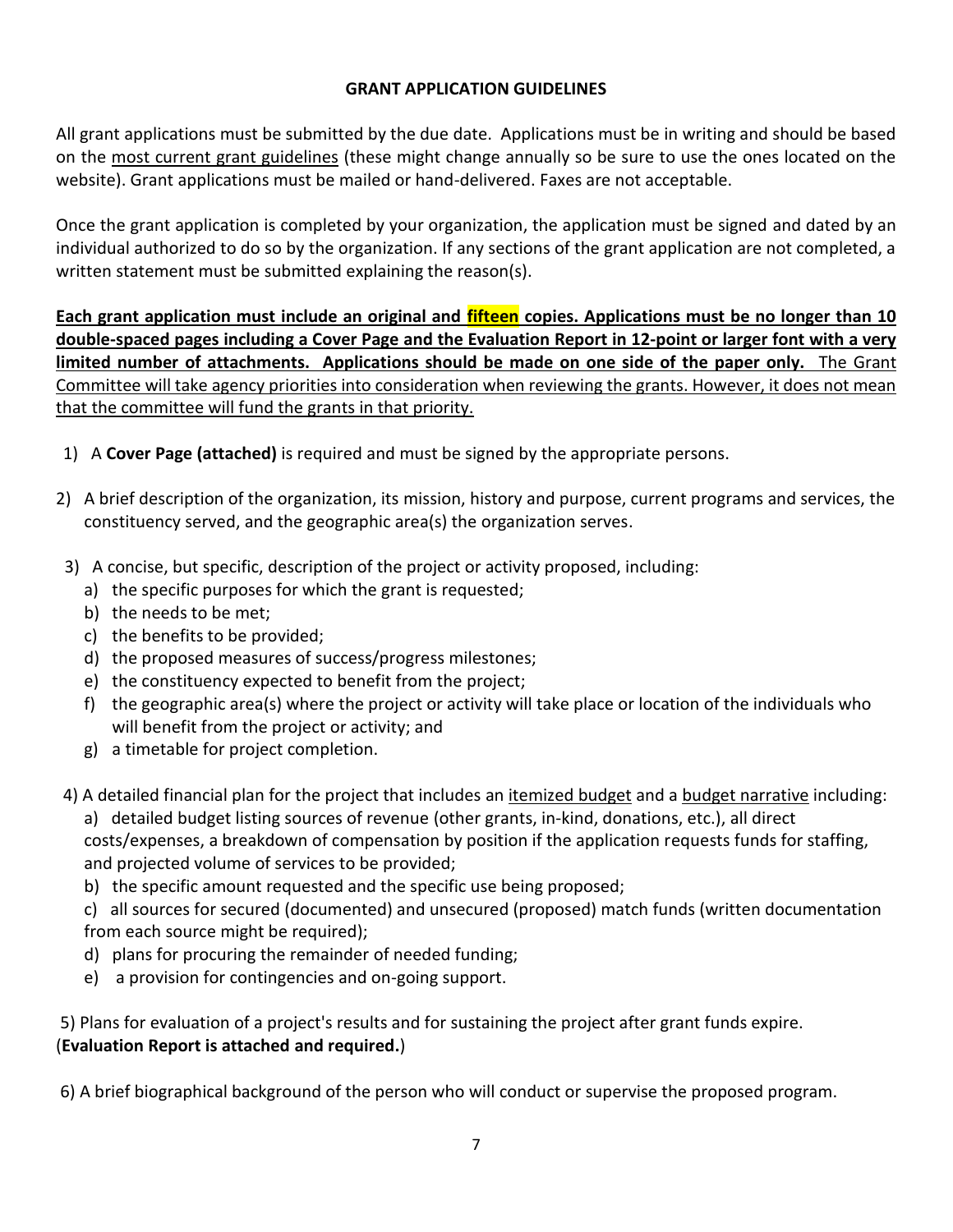### Each grant application must also include **one** copy of the following **to be attached to the original application ONLY**:

- 1) The names, titles, city of residence, and affiliations of the organization's trustees, directors, advisors and principal staff.
- 2) A current annual report of the organization.
- 3) Financial statements (audited statements should be provided if available) for the two most current years and a year-to-date unaudited financial statement for the current year. Organizations with less than two years of operating history should submit financial statements since inception and a two-year budget. Major sources of organizational support and endowments, if any, must be shown.
- 4) A signed copy of the most recent IRS Form 990 Tax Return, if required to be filed by the applicant. City, state, and federal government agencies or subsections should submit their tax letter or affiliation letter signed by the appropriate supervisor or financial officer in lieu of IRS Form 990.
- 5) Qualified public charities must submit a copy of their most recent letter of determination from the Internal Revenue Service a certification that tax exempt status has not changed and there are no facts or circumstances known that may result in a change of status. The letter should state:
	- a) That the organization is exempt from federal income tax under Section 501 (c) (3) of the Internal Revenue Code (or government entity); and
	- b) That the organization is "not a private foundation" under Section 509 (a) of the Internal Revenue Code.

Please do not include letters of general endorsement for the project or your organization. **Letters from partnering agencies are acceptable.**

**Each grant application should be bound with document clips.** Please do not use paper clips, staples, rubber bands, three-ring binders or commercial binding services.

#### **GRANT FUNDING CYCLE**

The Grant Review Committee will convene ONE (1) time per year to review grant applications and to consider recommendations for funding. All grant applications must be submitted or postmarked on or before the Grant Application Due Date. The grant application and all requested information must be complete prior to the Application Due Date to be considered in the current Grant Review Cycle. Applications which are not timely submitted for the current Grant Review Cycle will not be considered in the next Grant Review Cycle unless a new application is timely submitted by the Grant Application Due Date for such subsequent Grant Review Cycle. The grant review process includes a thorough review of the merits of each application

| <b>Grant Application Due Date</b>             | <b>Grant Review Cycle</b> | <b>Grant Award Dates</b> |  |
|-----------------------------------------------|---------------------------|--------------------------|--|
| $\vert$ July 1 (depending on day of the week) | July – September          | October                  |  |

The grant application is due on July 1, 2021 by 5:30 PM. Applications may be mailed to the address below and must be postmarked before or on July 1, 2021. If applicants need to make special arrangements for application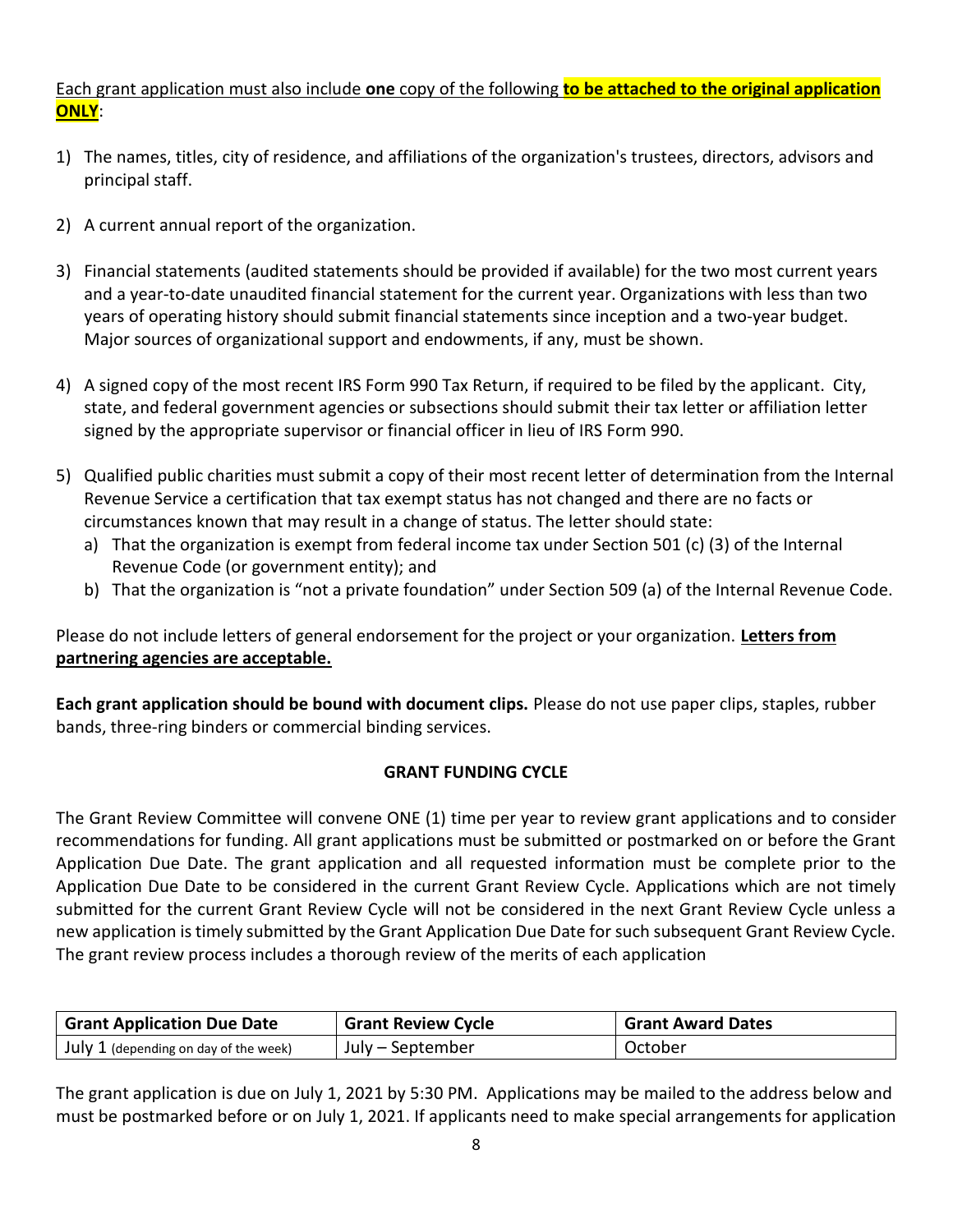delivery, they must contact the foundation's Executive Director prior to the deadline. Applications are never to be dropped off at The Crossroads Institute without making prior arrangements with the TCCF Executive Director.

\*\*\*Applicants wishing to discuss the application, potential project or that have general questions are encouraged to contact the Executive Director of the foundation. Inquiries should never be made to members of the Board of Directors of the foundation.\*\*\*

#### **Contact Information:**

Terri Gillespie, Executive Director Email: [tccfexecutivedirector@gmail.com](mailto:tccfexecutivedirector@gmail.com) Mail: PO Box 1131, Galax, VA 24333 Office Location: 1117 East Stuart Drive, Galax Phone: (276) 601-8011 Website: [www.twincountycommunityfoundation.org](http://www.twincountycommunityfoundation.org/) Social Media: www.facebook.com/TwinCountyCommunityFoundation

Revised 4/29/21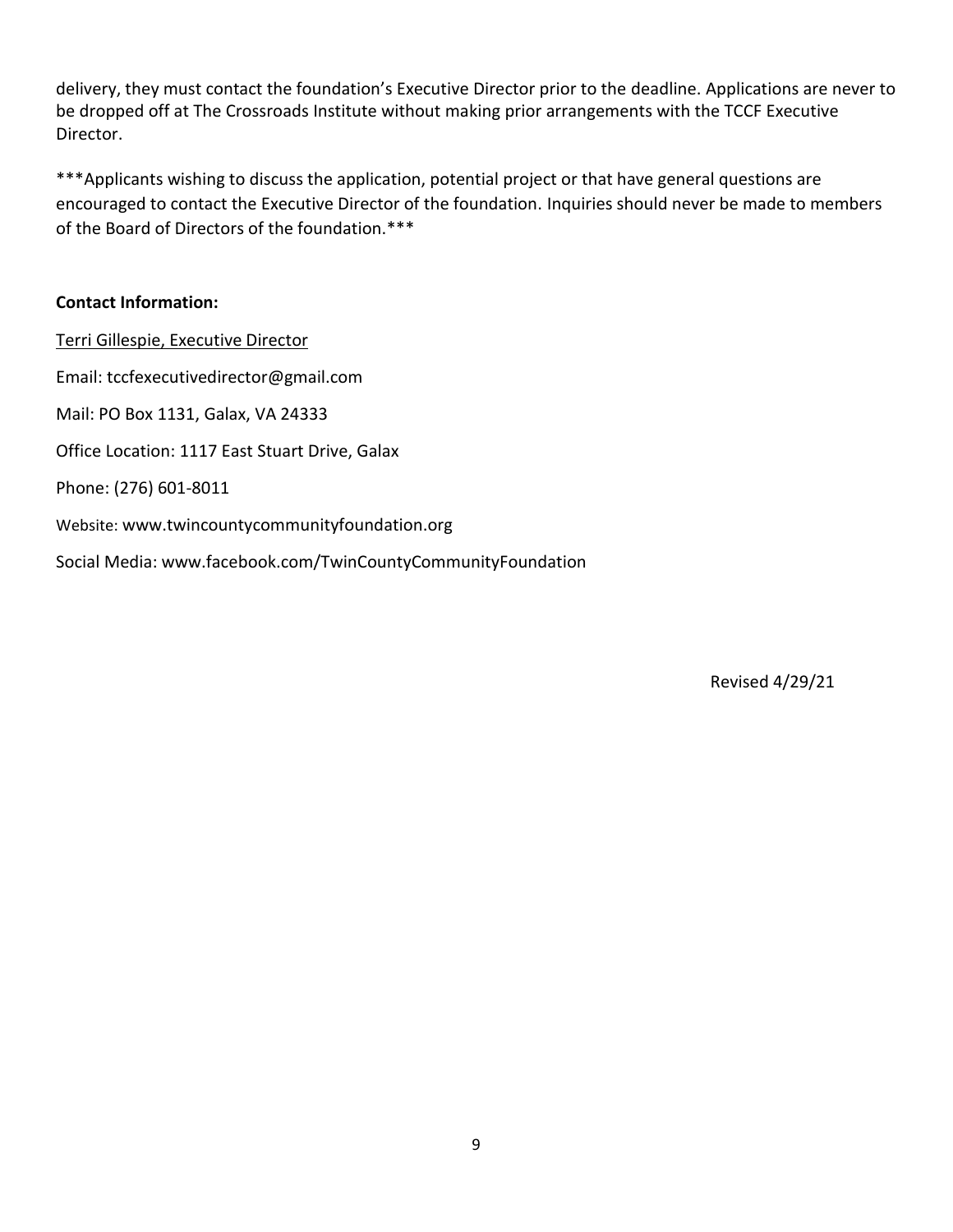

|                                                               | Summarize your proposal and how it fits with the Foundation's missions and priorities:                                                                                                                                                                                                                                                                                                                                                                                                                     |                                                 |  |      |  |  |
|---------------------------------------------------------------|------------------------------------------------------------------------------------------------------------------------------------------------------------------------------------------------------------------------------------------------------------------------------------------------------------------------------------------------------------------------------------------------------------------------------------------------------------------------------------------------------------|-------------------------------------------------|--|------|--|--|
|                                                               |                                                                                                                                                                                                                                                                                                                                                                                                                                                                                                            |                                                 |  |      |  |  |
|                                                               |                                                                                                                                                                                                                                                                                                                                                                                                                                                                                                            |                                                 |  |      |  |  |
|                                                               |                                                                                                                                                                                                                                                                                                                                                                                                                                                                                                            |                                                 |  |      |  |  |
|                                                               |                                                                                                                                                                                                                                                                                                                                                                                                                                                                                                            |                                                 |  |      |  |  |
|                                                               |                                                                                                                                                                                                                                                                                                                                                                                                                                                                                                            |                                                 |  |      |  |  |
|                                                               |                                                                                                                                                                                                                                                                                                                                                                                                                                                                                                            |                                                 |  |      |  |  |
|                                                               |                                                                                                                                                                                                                                                                                                                                                                                                                                                                                                            |                                                 |  |      |  |  |
|                                                               |                                                                                                                                                                                                                                                                                                                                                                                                                                                                                                            |                                                 |  |      |  |  |
|                                                               |                                                                                                                                                                                                                                                                                                                                                                                                                                                                                                            |                                                 |  |      |  |  |
|                                                               |                                                                                                                                                                                                                                                                                                                                                                                                                                                                                                            |                                                 |  |      |  |  |
|                                                               | Total Amount of Match Funds for Project (detailed attached): \$ ______________Total Organization Budget: \$ _____________________________<br>Name of Fiscal Agent Organization (if applicable) *: ___________________________                                                                                                                                                                                                                                                                              |                                                 |  |      |  |  |
|                                                               |                                                                                                                                                                                                                                                                                                                                                                                                                                                                                                            | APPROVAL OF CHIEF EXECUTIVE OFFICER/BOARD CHAIR |  |      |  |  |
|                                                               | The organization named above will act as a responsible agent for any funds that might be received and will comply with applicable tax laws,<br>regulations, and Twin County Community Foundation polices. We understand that the Twin County Community Foundation requires periodic<br>program and financial expenditure reports from grant recipients and may request the opportunity to visit our programs for purposes of project<br>evaluation before awarding a grant or after a grant has been made. |                                                 |  |      |  |  |
|                                                               |                                                                                                                                                                                                                                                                                                                                                                                                                                                                                                            |                                                 |  |      |  |  |
| (Signature of chief executive officer/applicant organization) |                                                                                                                                                                                                                                                                                                                                                                                                                                                                                                            | title                                           |  | date |  |  |
| (Print chief executive officer/applicant organization)        |                                                                                                                                                                                                                                                                                                                                                                                                                                                                                                            | title                                           |  |      |  |  |
| (Signature of Board Chair)                                    |                                                                                                                                                                                                                                                                                                                                                                                                                                                                                                            | title                                           |  | date |  |  |
| (Print Board Chair)                                           |                                                                                                                                                                                                                                                                                                                                                                                                                                                                                                            | title                                           |  |      |  |  |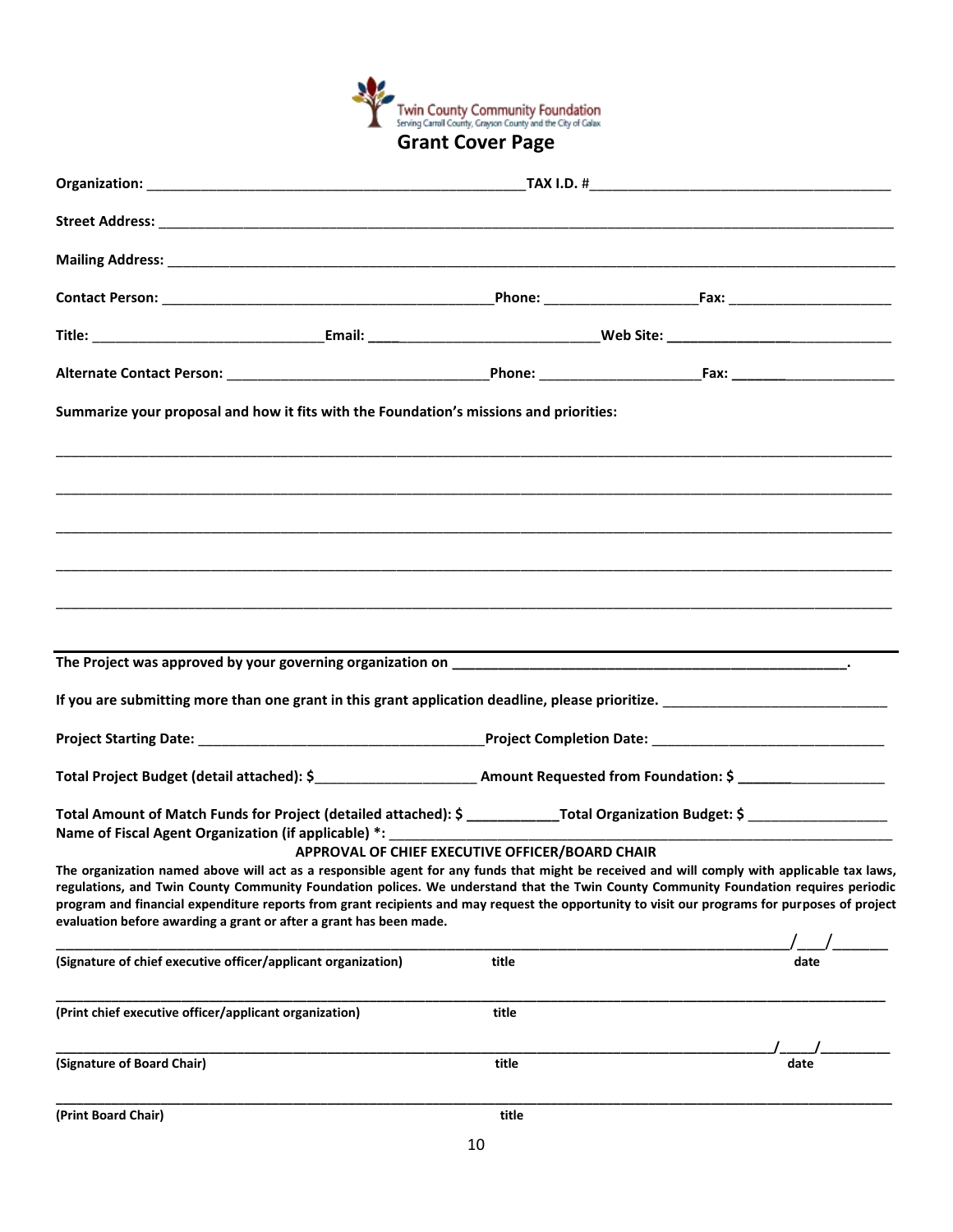# **Evaluation Report**

Please use the following examples to complete the next page.

| <b>Identified</b><br>Problem, Need,<br><b>Situation</b> | Service or<br><b>Activity</b>                          | <b>Outcome</b>                                                           | <b>Indicator</b>                                                                                                        | <b>Actual Results</b><br>To be provided at<br>Mid-term and<br>Final Reporting if<br>awarded. | <b>Measurement</b><br><b>Tool</b>                                    | Data Source &<br><b>Frequency of</b><br><b>Data</b>                                                                                            |
|---------------------------------------------------------|--------------------------------------------------------|--------------------------------------------------------------------------|-------------------------------------------------------------------------------------------------------------------------|----------------------------------------------------------------------------------------------|----------------------------------------------------------------------|------------------------------------------------------------------------------------------------------------------------------------------------|
| (Planning)                                              | (Intervention)                                         | (Benefit)                                                                | (Performance)                                                                                                           | (Performance)                                                                                | (Accountability)                                                     | (Accountability)                                                                                                                               |
| What issue needs to<br>be addressed?                    | What will you do<br>to assist/alleviate<br>issue?      | What measurable<br>outcome will<br>happen do to<br>vour<br>intervention? | What results do<br>you expect to<br>receive (i.e. total<br>number of citizens<br>expected to<br>achieve the<br>outcome? | Actual number of<br>outcomes that<br>occurred.                                               | How will you<br>measure the results<br>from the<br>service/activity? | How is data<br>collected? Who<br>collects it? How<br>often is it collected?                                                                    |
| Children need jump<br>ropes for exercise.               | Jump ropes will be<br>provided.                        | Children will<br>increase physical<br>activity.                          | 10 children out of<br>2 classes will<br>increase physical<br>activity.                                                  | 5 children out of 2<br>classes increased<br>physical activity.                               | Signed sheets<br>showing receipt of<br>jump rope.                    | Teachers collect<br>sheets when child<br>receives rope.<br>Sheets are collected<br>weekly and will be<br>reported monthly to<br>project staff. |
| Gym patrons need<br>access to healthy<br>smoothies.     | Purchase 3 new<br>blenders to<br>provide<br>smoothies. | Gym patrons will<br>have access to<br>healthy drink<br>options.          | An average of 10<br>patrons per day<br>will have a<br>smoothie.                                                         | An average of 15<br>patrons per day will<br>have a smoothie.                                 | Logs of number of<br>smoothies provided.                             | Staff will use log<br>sheet daily.<br>Numbers will be<br>tabulated weekly<br>and kept on<br>computer file.                                     |